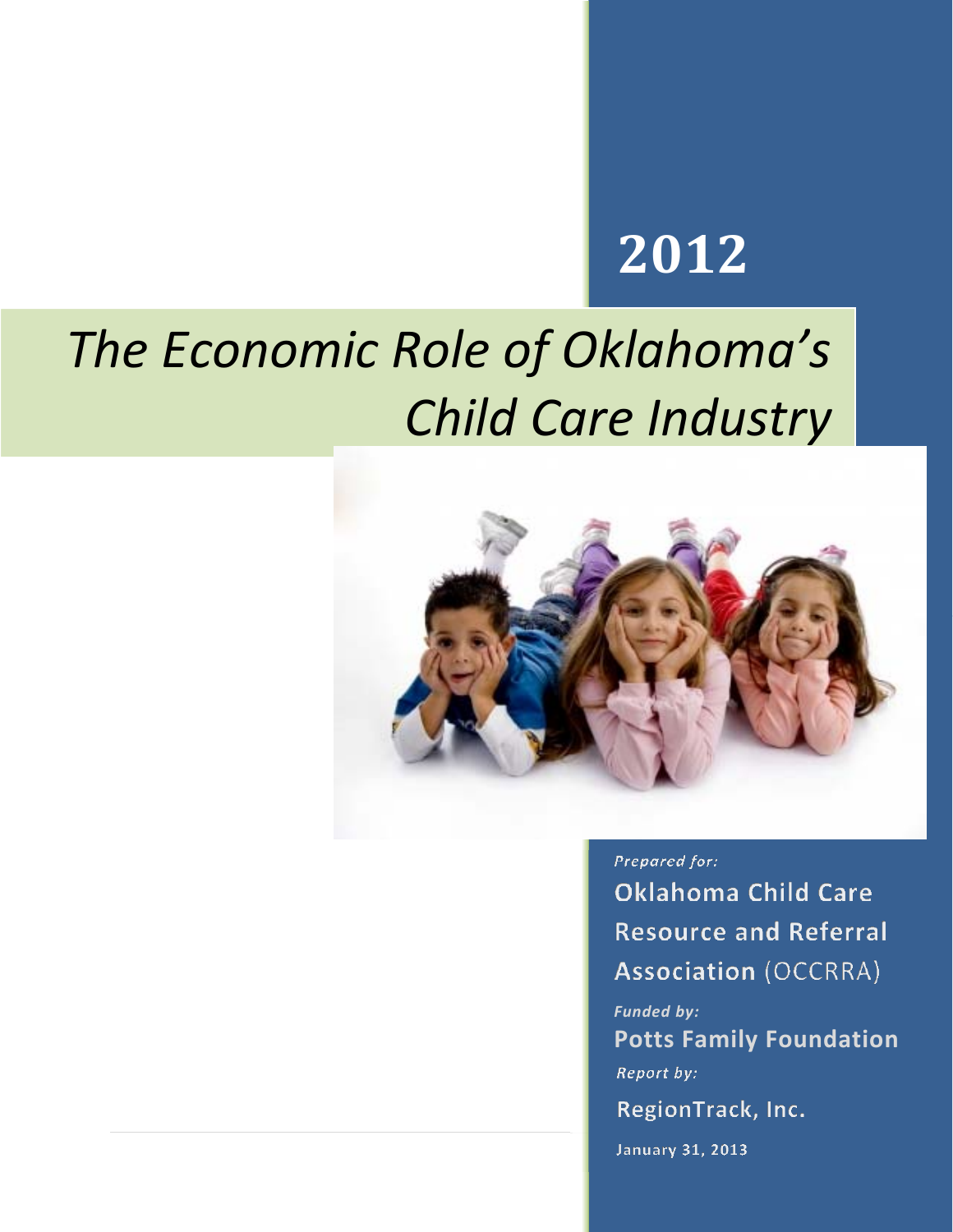# *The Economic Role of Oklahoma's Child Care Industry*

# **Contents**

*The Oklahoma Child Care Resource and Referral Agency (OCCRRA) is a resource and referral network working statewide to assure that Oklahoma families have access to quality care and education for their children. Information about OCCRRA services is available online at www.oklahomachildcare.org.*

*The Potts Family Foundation provides support for sustainable early childhood initiatives and nonprofit capacity building.*

*RegionTrack, Inc. (regiontrack.com) is an Oklahoma City‐based economic research firm specializing in regional economic forecasting and analysis. Mark C. Snead, Ph.D., economist and President of RegionTrack, is the principal author of the report.*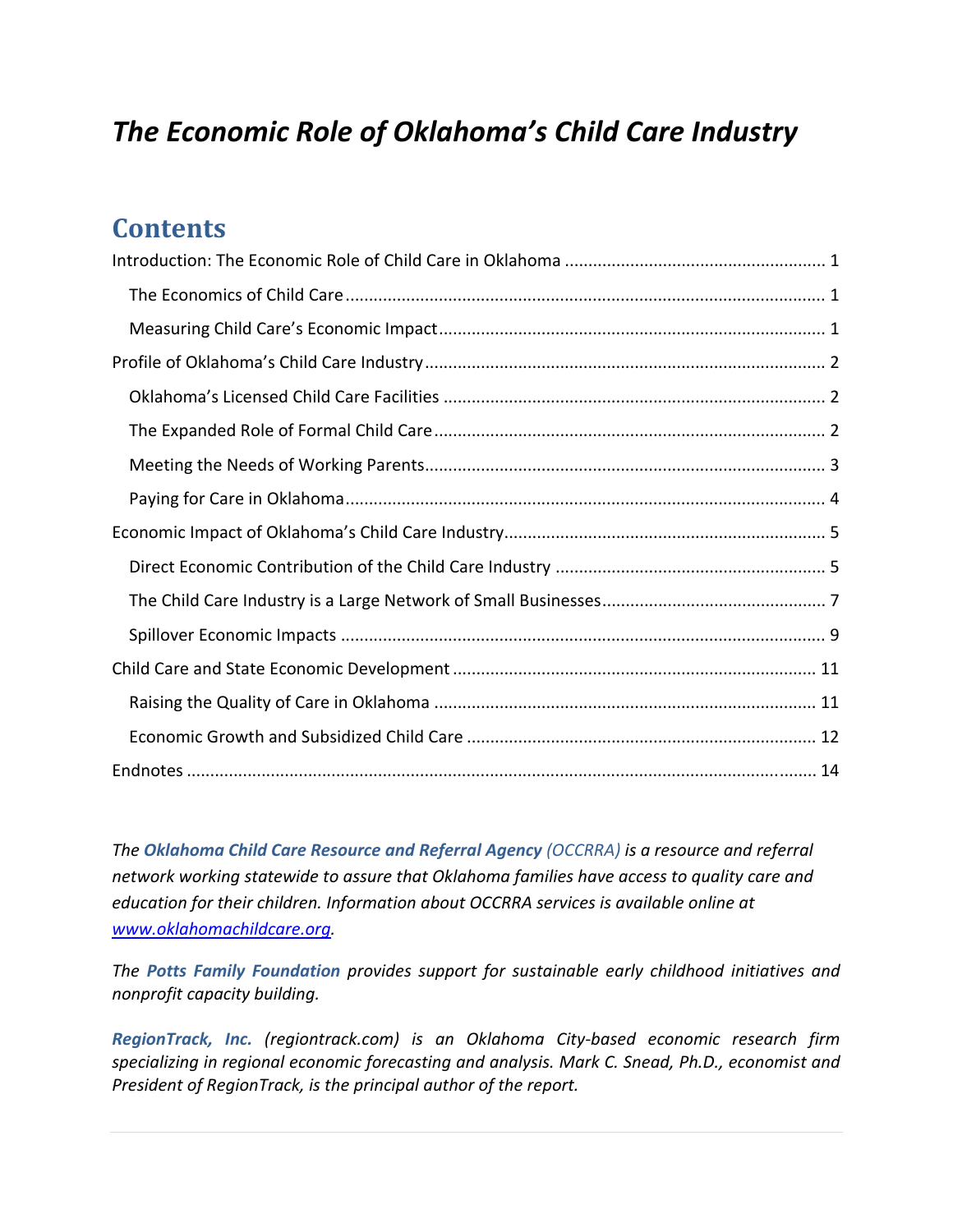#### **Key Facts about the Economic Role of Oklahoma's Formal Child Care Sector**

- 1. Child care has quietly become a sizeable industry sector with nearly \$500 million in revenue in 2012.
- 2. The state's licensed child care facilities provide employment for 20,500 workers (17,600 FTE) with earnings of \$290 million annually.
- 3. Child care facilities purchased \$110 million of goods and services from other state industries in 2012.
- 4. The state's working families are served by a network of almost 4,100 licensed child care facilities, including 1,700 child care centers and 2,400 family care homes.
- 5. More than 112,000 children are enrolled in formal child care in Oklahoma, or almost one in five children of child care age with working parents.
- 6. The number of children in formal care increased more than 75 percent over the past two decades, with more than 80 percent of children in care enrolled on a full‐time basis.
- 7. Paying for child care remains a key factor in the decision to work for many of Oklahoma's working families, with costs of \$3,500‐7,000 per child annually for full‐time care.
- 8. Oklahoma's child care subsidy system provided \$134 million in benefits in 2012 to help those parents most in need go to work and achieve increased financial independence. Federal subsidies offset nearly all of the cost of the state subsidy system.
- 9. Total economic activity in the child care sector is similar to that of the state's printing and ready‐ mix concrete manufacturing industries. Child care facilities employ approximately the same number of workers as the home health care, legal, and accounting industries statewide.
- 10. Economic activity in the child care sector indirectly supports an estimated \$367 million of spillover economic output in other state industries and 3,900 additional jobs with earnings of \$133 million annually.
- 11. Direct and spillover economic activity in the state's child care industry produced an estimated \$23 million in annual income and sales tax to state and local government in 2012.
- 12. In just the past two decades, the role of formal child care has expanded well beyond maintaining the safe custody of children as parents participate in the workforce. Child care is now closely intertwined with the state's early childhood education and workforce development efforts.
- 13. The number of children in care has leveled off in recent years, but demand for increased quality of care continues to drive change in the industry. Oklahoma has received considerable national recognition for its enhanced quality initiatives.
- 14. Recent research on Oklahoma's child care system suggests that subsidized child care for low‐ income working parents can produce net economic benefits to the state economy even after accounting for the cost of subsidies.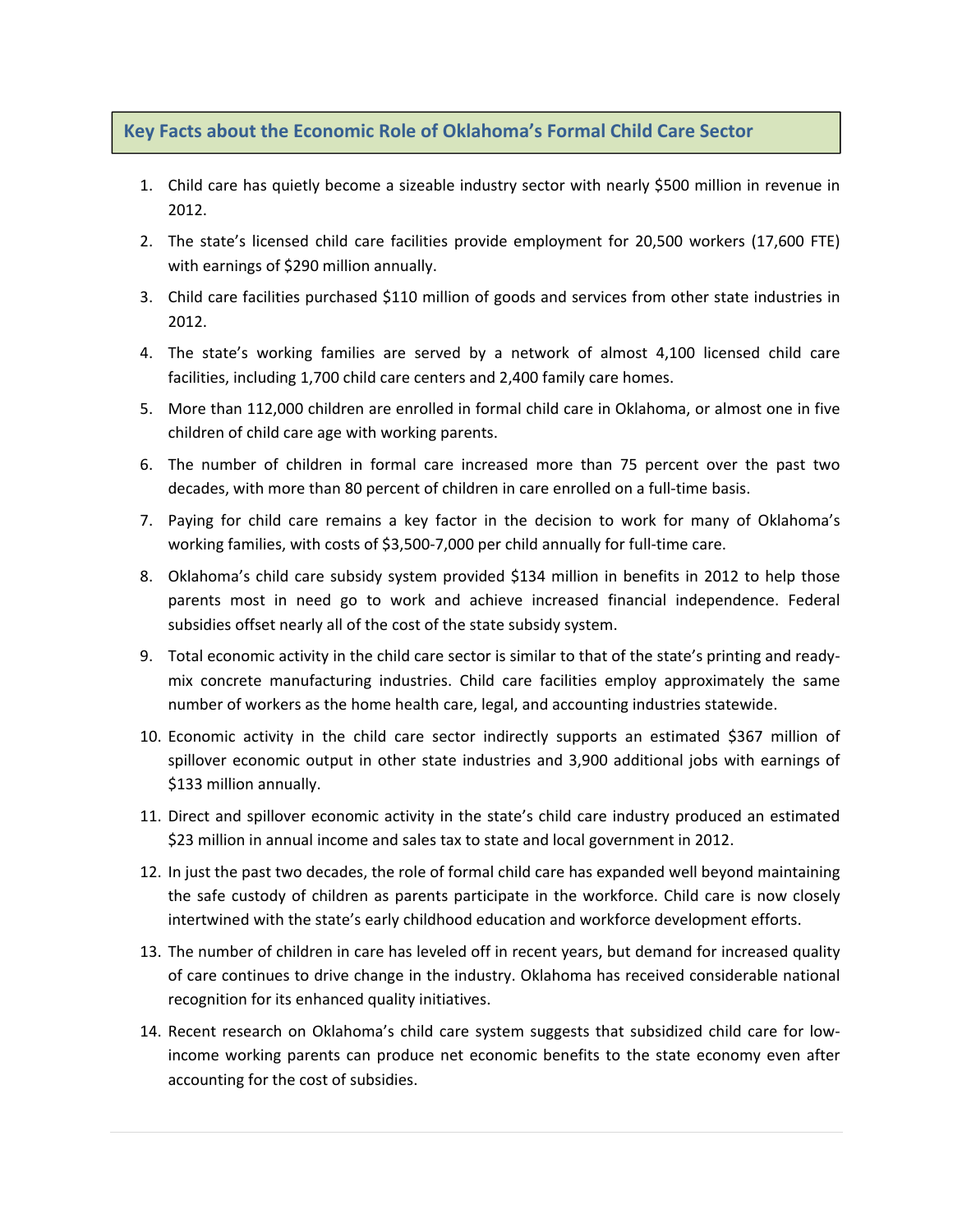#### **Introduction: The Economic Role of Child Care in Oklahoma**

### **The Economics of Child Care**<sup>1</sup>

Past efforts to evaluate the economic role of the child care sector traditionally focus on the role the industry plays in the decision of parents to work. This 'labor force' view of child care focuses on the role of child care in providing for the safe custody of children while parents participate in the workforce. Although helping parents gain financial independence through work remains the cornerstone of the industry's efforts, other economic dimensions of the industry are gaining increased attention.

More recently, the industry is viewed as both a growing sector of the state economy and an increasingly important component of the state's economic infrastructure. The increased number of children in care the past two decades has produced a sizeable industry sector that generates significant direct and indirect economic spillover impacts to the state economy. Along with its historical role in workforce development, child care is now working hand‐in‐hand with early childhood education efforts in the state and has become the entry point for many children into the state's education system. In short, the child care industry continues to serve its vital function of helping working parents maintain employment but has grown into a large industry sector that is now highly focused on the development of the children in its care.

#### **Measuring Child Care's Economic Impact2**

This report provides an overview of the economic role played by the child care industry in the Oklahoma economy in 2012.<sup>3</sup> While much of the expansion of the role of child care has gone unnoticed in recent years, it is important to understand the range of economic impacts now being generated by the formal child care industry.

The first section of the report describes the current structure of the state's licensed child care system, including trends in the number of providers and children in care. The second section evaluates the direct contribution of the industry to state economic activity and provides estimates of the indirect, or spillover, economic impacts generated. The final section examines state efforts to enhance early childhood development through higher quality child care as well as research examining the impact of child care on overall state economic growth.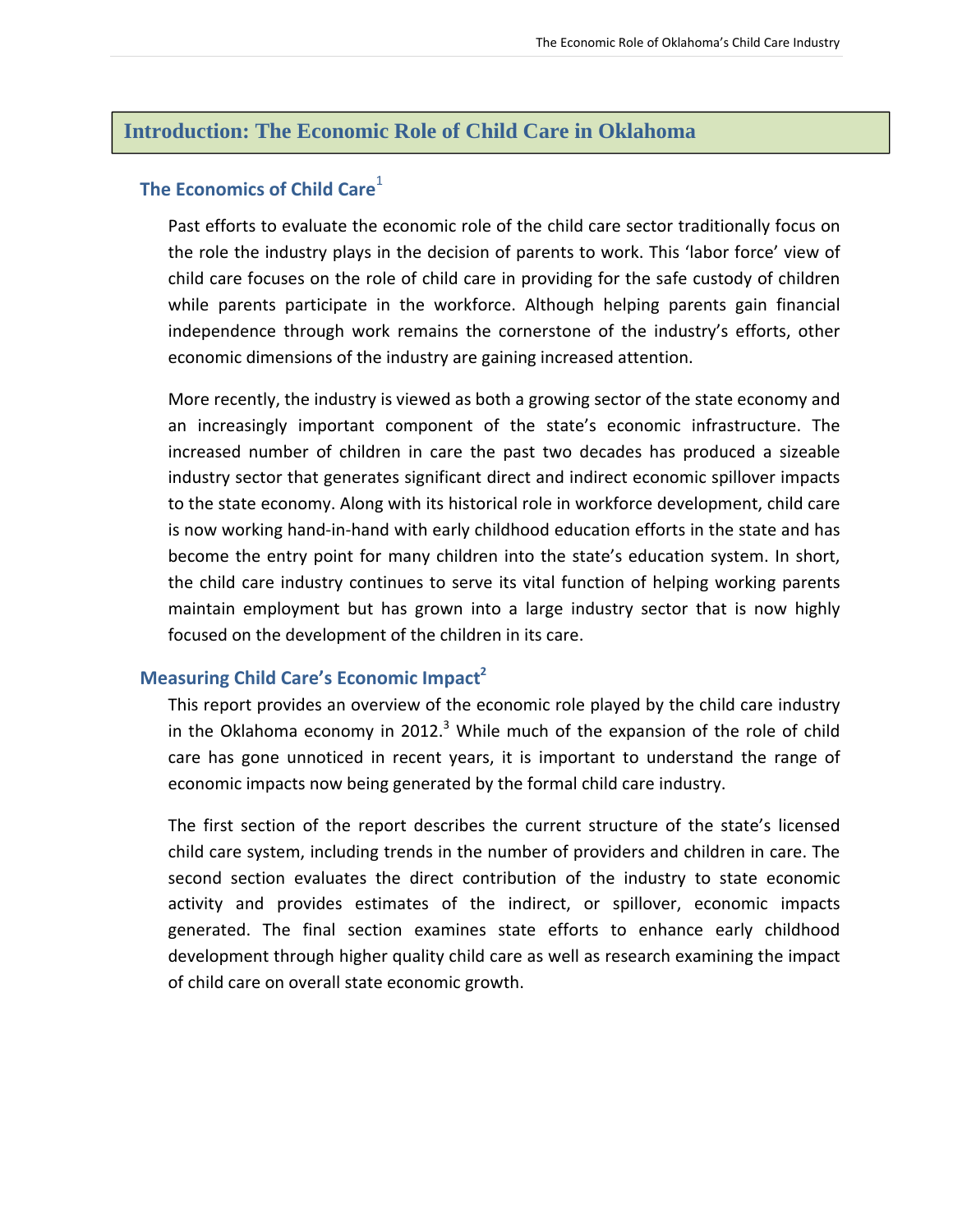### **Profile of Oklahoma's Child Care Industry**

#### **Oklahoma's Licensed Child Care Facilities**

The state's formal child care system has increasingly become a critical partner for Oklahoma's working families. $4\text{ A}$  network of almost 4,100 licensed and regulated child care

centers and family care homes provide formal child care services to families in all 77 Oklahoma counties (*Figure 1a*).

More than 112,000 children were enrolled at the state's licensed child care facilities in  $2012<sup>5</sup>$  This represents about one in five children statewide of child care age with working parents.<sup>6</sup> Although most children continue to receive care from family members or through other forms of informal care, many of the state's working parents, particularly single mothers, would not be able to remain in the labor force without access to formal child care services.

*More than 112,000 children are served by 4,100 licensed child care facilities operating in all 77 counties*

#### **The Expanded Role of Formal Child Care**

The size of the child care industry in Oklahoma has undergone significant change the past two decades. Enrollment expanded rapidly between 1991 and 2004, as the number of children in care increased by more than 75% (*Figure 1b*). The expansion in the system was driven largely by welfare reform efforts and expanded access to Federally‐funded child care subsidies.



#### *Figure 1. Oklahoma Child Care Facilities and Capacity (1990‐2012)*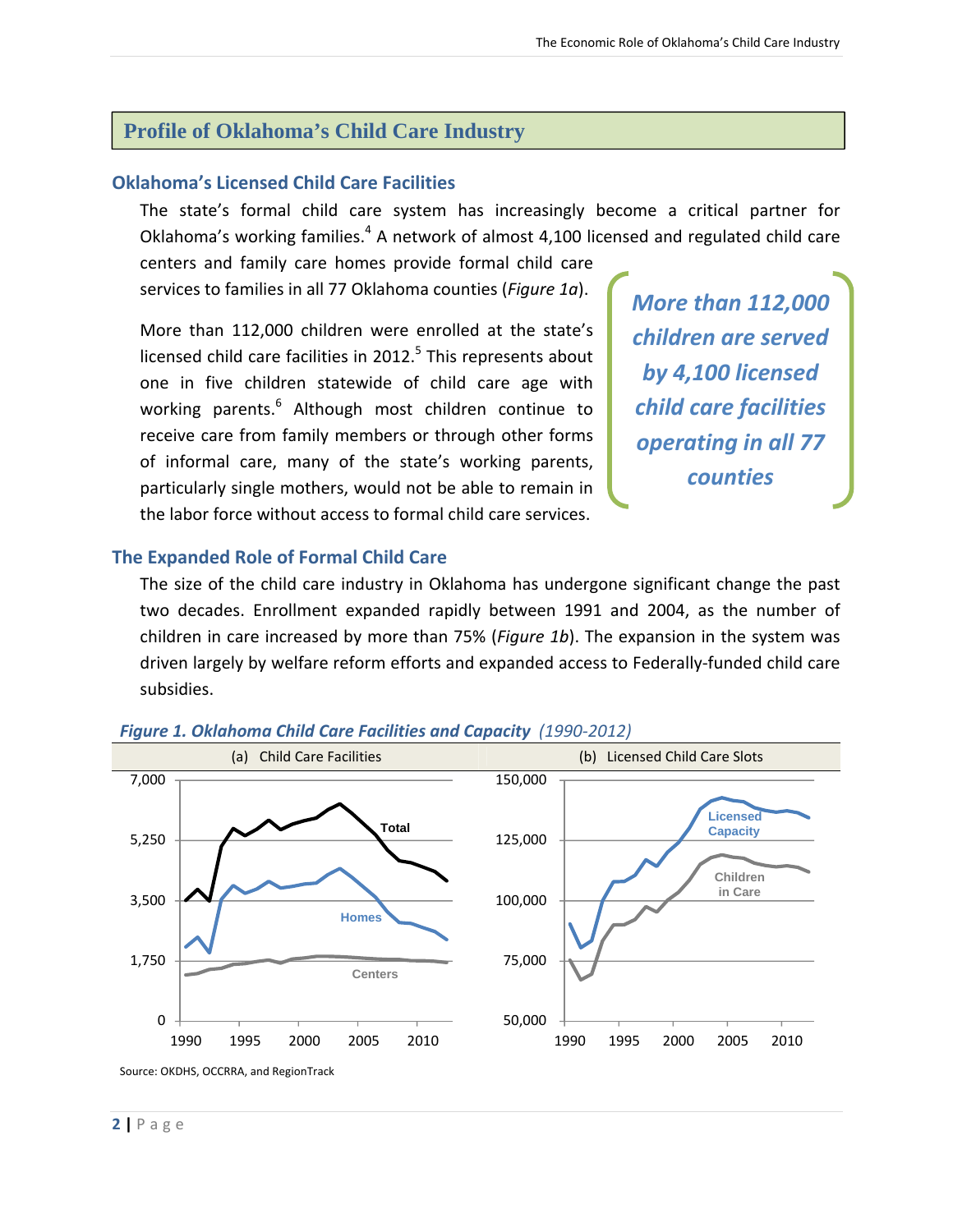Since 2004, the industry has been in a slow consolidation phase, as child care enrollment has declined about 5 percent, from a peak of 119,000 children to 112,000 children in care currently. The slow downward trend in enrollment reflects a partial reversal of the surge that took place in the 1990s in the labor force participation rate for women, though nearly 60 percent of working‐age women remain active in the labor force. More recently, continued declines in enrollment reflect a shift to more informal forms of care in the aftermath of the recent recession.

#### **Meeting the Needs of Working Parents**

The mix of child care facilities has adapted over the years to meet the needs of working parents and provide choice in child care. Currently, the industry is comprised of about 1,700 child care centers and 2,400 family care homes *(Figures 1 and 2)*. More than 80 percent of the children receiving care in both centers and family care homes are enrolled on a full‐time basis.

#### *Figure 2. Child Care Facilities by Children in Care (2012)*

|                           | Licensed          | Children in Care |           |         |  |
|---------------------------|-------------------|------------------|-----------|---------|--|
| <b>Facility Type</b>      | <b>Facilities</b> | Full-Time        | Part-Time | Total   |  |
| <b>Child Care Centers</b> | 1,709             | 80,941           | 14,408    | 95,349  |  |
| Family Care Homes         | 2,372             | 14,047           | 2,617     | 16,665  |  |
| Total                     | 4,081             | 94,988           | 17,026    | 112,014 |  |

Source: OCCRRA, OKDHS, and RegionTrack

Child care centers have long served as the backbone of the industry in caring for the majority of children. Currently, the state's 1,700 child care centers provide care for more than 95,000, or 85 percent, of the 112,000 children in formal care *(Figure 2)*. While the number of centers has remained stable for many years, the number of licensed family care homes has fluctuated closely with overall demand for child care services the past two decades. The number of family care homes in Oklahoma more than doubled between 1992 and 2004 to meet the surge in demand for formal care in the period. The number of licensed homes has since contracted along with overall enrollment from nearly 4,500 homes in 2003 to fewer than 2,400 currently. Family care homes provided care for more than 16,500 children (15 percent of enrollment) statewide in 2012.

Parents also have access to child care facilities that meet a range of licensing criteria. The state instituted the "Star" quality rating system<sup>7</sup> for child care providers in 1998 in order to raise the quality of child care beyond basic licensing criteria, primarily by tying subsidy rates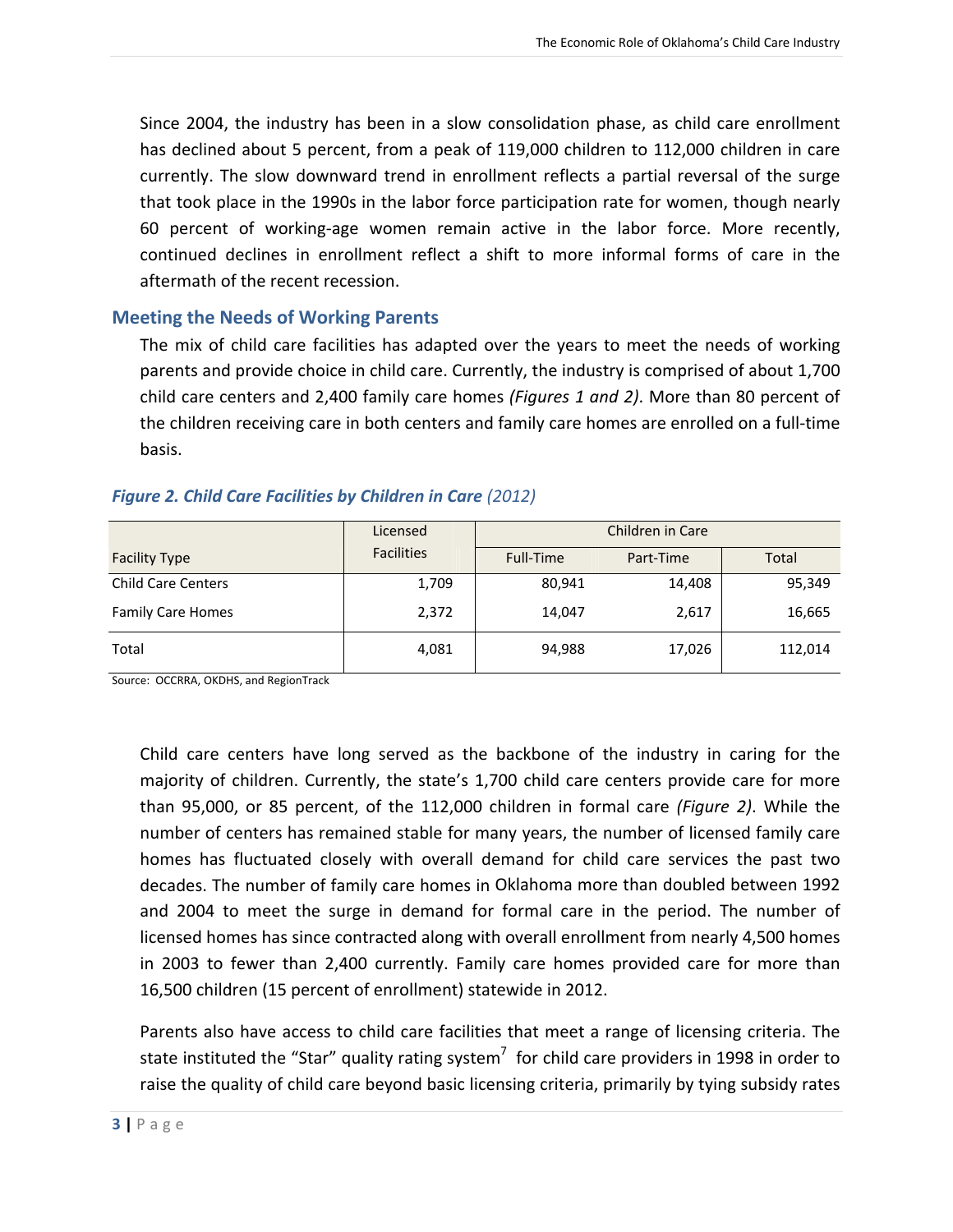to the quality of care. More than half of the state's licensed facilities, representing two‐ thirds of the available slots, currently hold national accreditation or meet additional qualifications that exceed the basic licensing requirements of a 1‐Star facility *(Figure 3)*.

|                    |                   | Licensed | Subsidized |
|--------------------|-------------------|----------|------------|
| <b>Star Rating</b> | <b>Facilities</b> | Slots    | Slots      |
| 1 Star             | 1,932             | 42,316   | 1,408      |
| $1+$ Star          | 160               | 1,801    | 604        |
| 2 Star             | 1,758             | 69,834   | 26,580     |
| 3 Star             | 231               | 20,522   | 8,955      |
| Total              | 4,081             | 134,473  | 37,547     |

#### *Figure 3. Child Care Facilities by Star Rating (2012)*

Source: OCCRRA and OKDHS

#### **Paying for Care in Oklahoma**

Access to safe and affordable child care remains a critical concern for Oklahoma's working parents with young children. Paying for care is especially challenging for low‐income working families, with annual costs of \$3,500-7,000 per child in full-time care. Child care is

often the third‐largest budget item for working families with children in paid care, typically behind only housing and transportation.

Because child care is simply not affordable for many families without financial assistance, the Oklahoma Department of Human Services takes an active role in assuring the availability of affordable and high quality care. Subsidies are available to help low‐income working parents offset the cost of care and achieve a greater degree of financial independence. Subsidies are paid directly to child care providers and may include a family co‐ payment based on income. Subsidized care is also available to parents seeking job training.

*Working families face annual child care costs of \$3,500‐7,000 per child in Oklahoma*

*Oklahoma's child care subsidy system provided \$134 million in benefits to low‐income working families in 2012*

In 2012, the state subsidy system helped to offset the cost of care for more than 37,500 children and is a critical source of support for many of these working families *(Figure 3)*. Payments to child care providers on behalf of parents totaled \$134 million, or approximately \$3,570 per child in subsidized care. These payments represent more than one‐fourth of the total receipts of the state's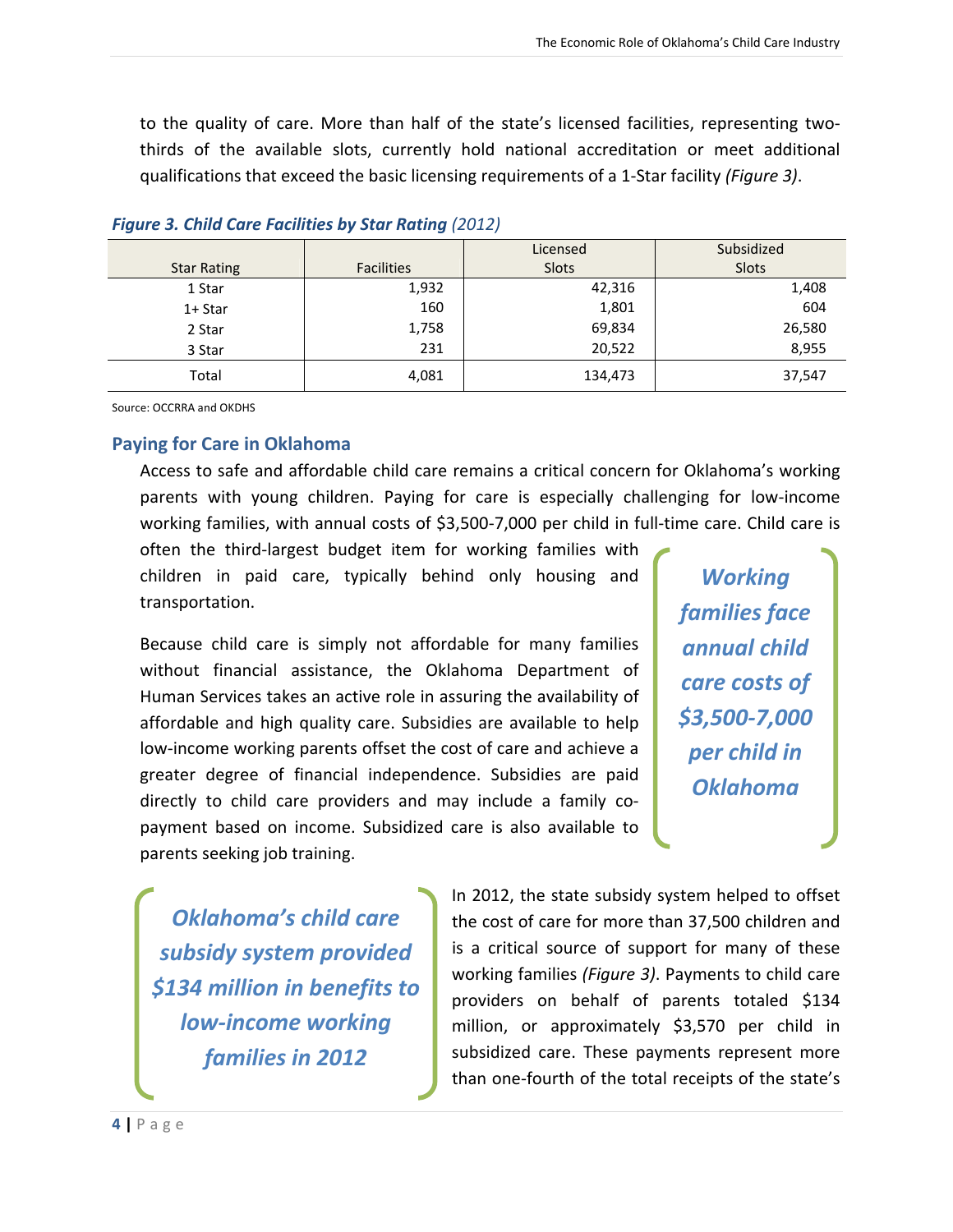licensed facilities. Subsidy recipients have access to high quality care, with more than 90 percent of children receiving subsidies enrolled in Two- and Three-Star rated facilities.

Federal grants and tax credits also play an important role in funding child care services. Federal child care grants<sup>8</sup> and other child-care related funding to the state totaled \$132 million in 2012 and offset nearly all of the direct cost of the subsidy system. Oklahoma families received an additional \$30 million in tax credits from the Federal Child and Dependent Care Credit.<sup>9</sup>

## **Economic Impact of Oklahoma's Child Care Industry**

#### **Direct Economic Contribution of the Child Care Industry**

In meeting the expanded role for formal child care the past two decades, Oklahoma's network of child care providers has quietly expanded into a sizeable component of the state

economy. In 2012, the state's 4,100 licensed child care centers and family care homes generated an estimated \$496 million in revenue *(Figure 4)*. 10 The expansion in economic activity has been driven by a rise in both the number of children in care and the cost of care. On a per child basis, the industry generated more than \$4,400 in revenue for each of the 112,000 children in care.

*Oklahoma's child care facilities generated almost \$500 million in revenue in 2012*

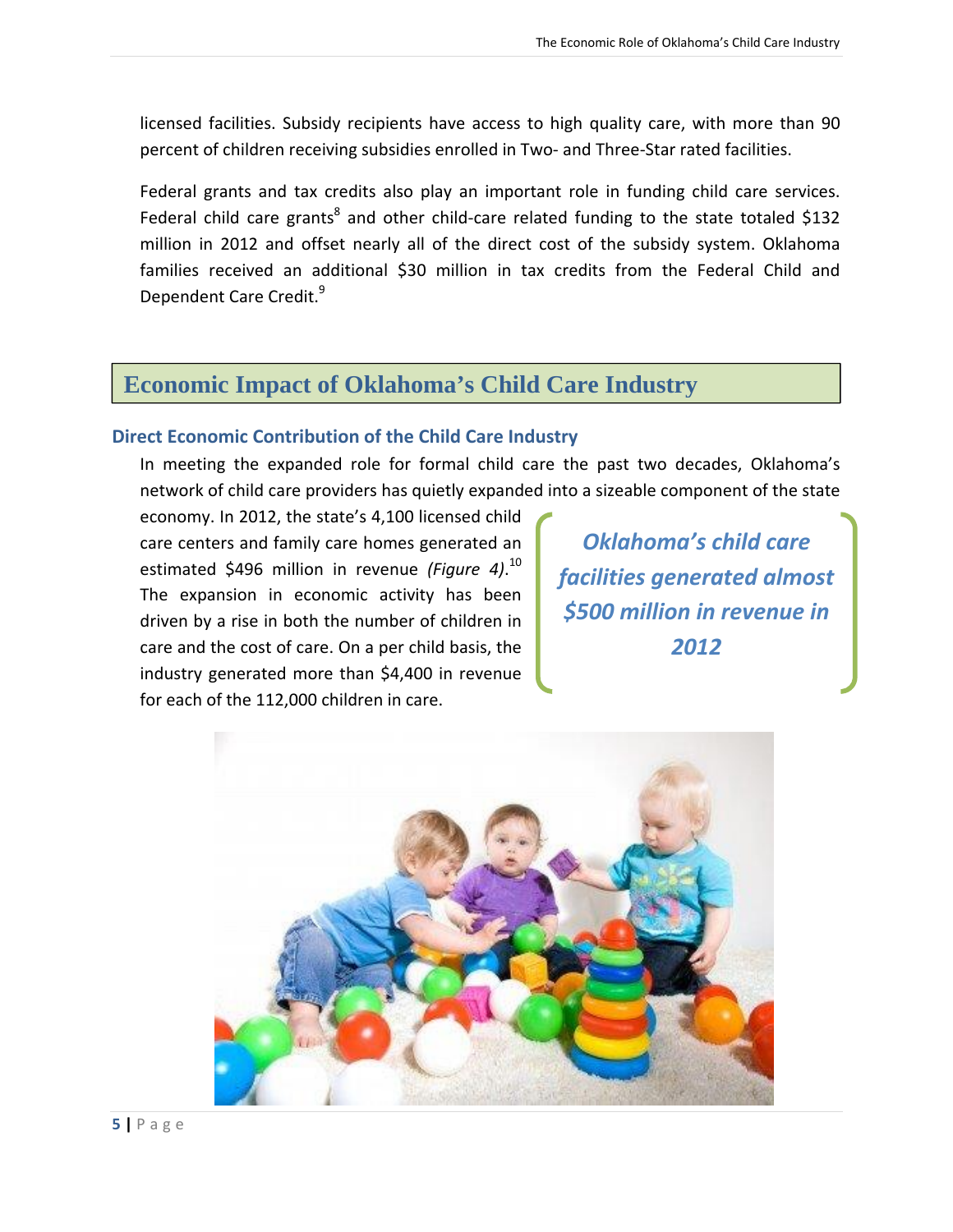Child care is among the most labor‐intensive of the state's services industries and relies upon 20,500 full- and part-time workers to manage facilities and provide direct care. Much of the direct economic impact of the industry occurs through the payment of \$290 million in labor income to workers (Figure 4) and the subsequent spending of these earnings within the state.

|                           |                   |              |          |         | Labor   |            |
|---------------------------|-------------------|--------------|----------|---------|---------|------------|
|                           | Licensed          | Licensed     | Children | Revenue | Income  |            |
| <b>Facility Type</b>      | <b>Facilities</b> | <b>Slots</b> | In Care  | (mil.)  | (mil.)  | Employment |
| <b>Child Care Centers</b> | 1,709             | 113,511      | 95,349   | \$431.3 | \$254.1 | 17,303     |
| <b>Family Care Homes</b>  | 2,372             | 20.962       | 16,665   | 64.7    | 35.7    | 3,204      |
| Total                     | 4,081             | 134,473      | 112.014  | \$496.0 | \$289.8 | 20,507     |

#### *Figure 4. Economic Profile of Oklahoma's Child Care Sector (2012)*

Source: OCCRRA, OKDHS, and RegionTrack

The industry produces an unusually high share of total earnings relative to the size of the industry due to the labor‐intensive nature of direct child care. Although average pay has increased along with growth in the industry, workers remain comparatively low‐paid, with earnings of \$16,450 annually per full-time-equivalent worker.

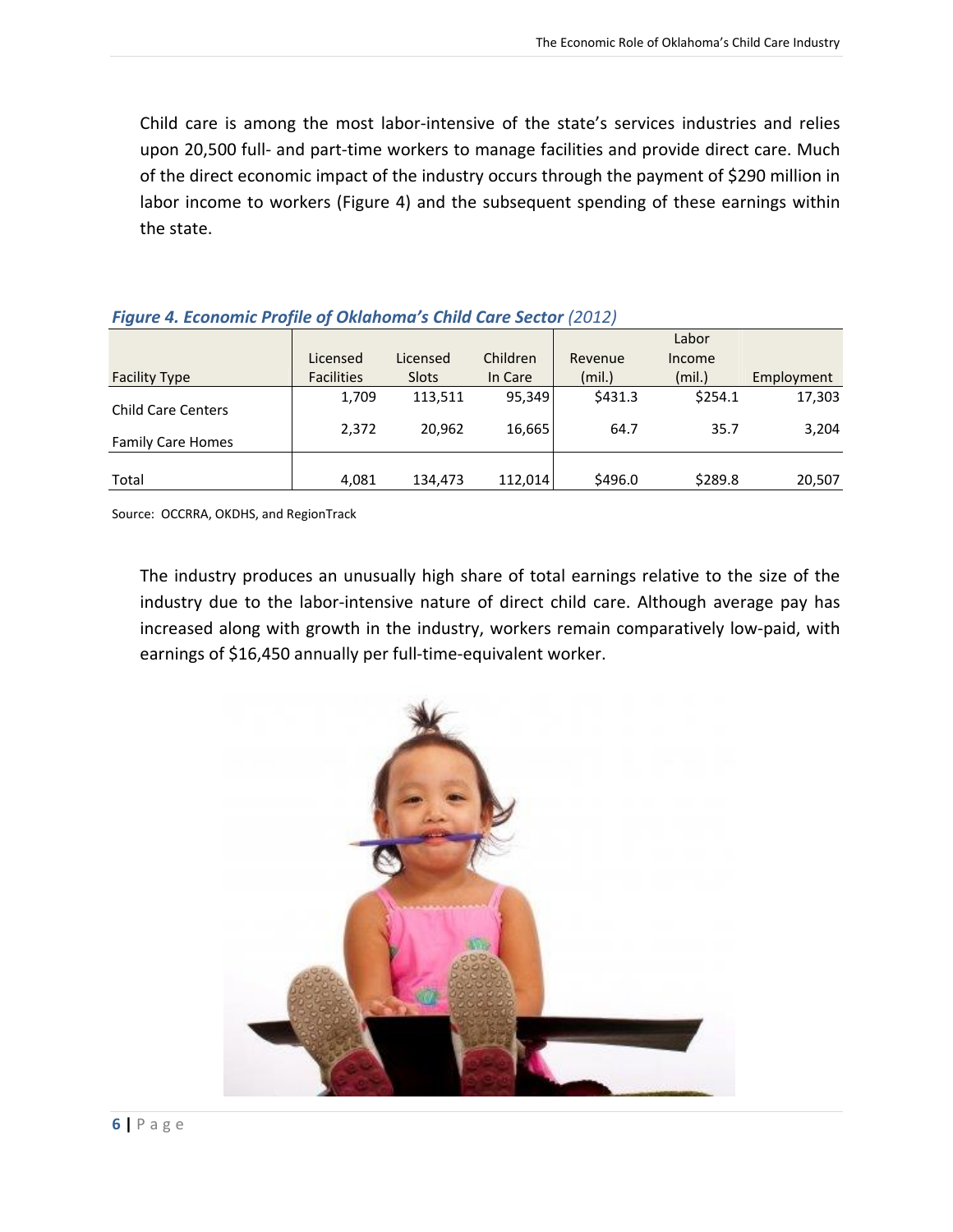Purchases of goods and services needed to operate a child care facility also exert significant direct economic impact on other state businesses *(Figure 5)*. In 2012, Oklahoma's child care centers and family care homes purchased an estimated \$110 million in goods and services from other businesses within the state. A wide range of products and services are required, including business and financial services, real estate, food products, transportation and maintenance services, and utilities.

| $\sim$ . The state is also the state of the state of the state of the state of the state $\sim$ |               |  |  |  |  |
|-------------------------------------------------------------------------------------------------|---------------|--|--|--|--|
| Industry                                                                                        | Purchases     |  |  |  |  |
| <b>Business Services</b>                                                                        | \$23,604,005  |  |  |  |  |
| <b>Real Estate</b>                                                                              | 16,547,087    |  |  |  |  |
| <b>Financial Services</b>                                                                       | 16, 152, 455  |  |  |  |  |
| <b>State and Local Government Services</b>                                                      | 12,145,379    |  |  |  |  |
| Food and Agricultural Products                                                                  | 11,410,413    |  |  |  |  |
| Communications                                                                                  | 7,765,567     |  |  |  |  |
| Utilities and Energy                                                                            | 5,606,722     |  |  |  |  |
| <b>Retail and Wholesale Trade</b>                                                               | 4,960,794     |  |  |  |  |
| <b>Other Goods and Services</b>                                                                 | 3,578,906     |  |  |  |  |
| <b>Professional Services</b>                                                                    | 2,934,665     |  |  |  |  |
| <b>Transportation Services</b>                                                                  | 2,842,012     |  |  |  |  |
| Maintenance/Repair Of Structures                                                                | 1,323,930     |  |  |  |  |
| <b>Entertainment Services</b>                                                                   | 969,954       |  |  |  |  |
| <b>Total Purchases</b>                                                                          | \$109,842,000 |  |  |  |  |

| Figure 5. In-State Purchases by Oklahoma Child Care Facilities (2012) |  |  |  |  |  |
|-----------------------------------------------------------------------|--|--|--|--|--|
|-----------------------------------------------------------------------|--|--|--|--|--|

Source: IMPLAN and RegionTrack

#### **The Child Care Industry is a Large Network of Small Businesses**

The state's 4,100 child care facilities form a large network of traditional small businesses, many of which are women‐owned and operated. Child care centers are fewer in number but are larger businesses on average and provide care for more children than family care homes. As a result, centers play a much larger role in the total economic impact generated by the industry than homes. Overall, child care centers account for more than 80 percent of the children enrolled in formal care and generate more than 80 percent of the industry's total gross receipts.

A typical operating<sup>11</sup> child care center in Oklahoma has 60 children enrolled, earns annual revenue of \$257,500, and provides payroll of \$152,000 for 7 full‐time and 3 part‐time workers. In comparison, a typical family care home is operated out of a personal residence, provides care for 6 or 7 children, earns annual revenue of \$28,500, and provides earnings of \$15,750 for 1 or 2 workers.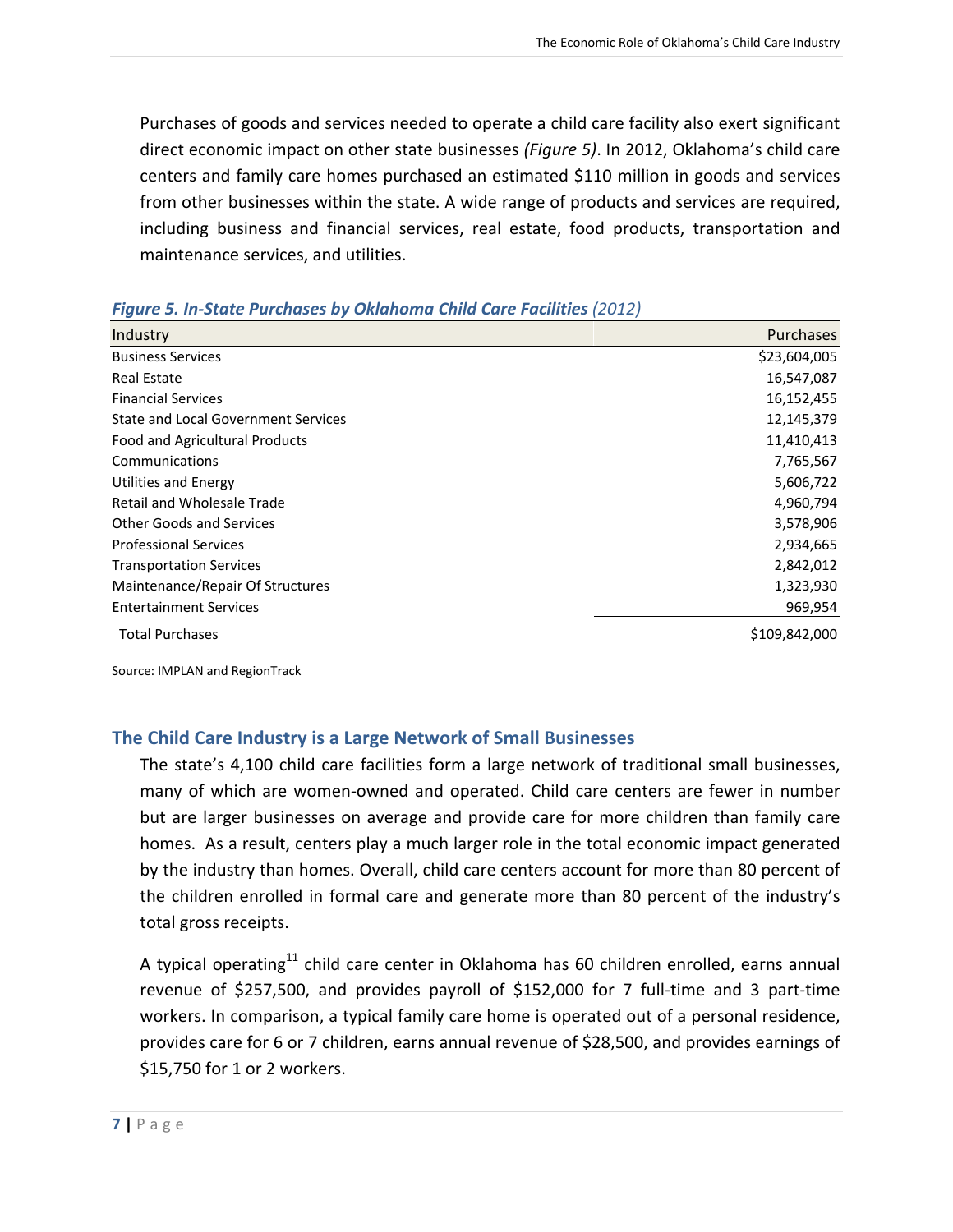The aggregate size of the child care industry and its increased role in the state economy is evident when viewed alongside other major industry sectors *(Figure 6)*. The industry's \$496 million in revenue is similar to that of the state's printing industry and exceeds that of the state's newspaper publishing and ready‐mix concrete industries. Total wages paid in the industry exceed those paid in the retail clothing, radio and television broadcasting, and dry cleaning and laundry services sectors. The number of workers in child care is similar to grain farming and retail clothing stores, both of which are similarly‐sized labor‐intensive industries with significant part‐time employment. And, similar to the personal care services and investigation and security services industries, the majority of the revenue generated within the industry is used to pay workers.

|                                     | Industry |            | Labor   |
|-------------------------------------|----------|------------|---------|
|                                     | Output   |            | Income  |
| Industry                            | (mil.)   | Employment | (mil.)  |
| Grain farming                       | \$658.9  | 21,802     | \$127.2 |
| Retail clothing stores              | 582.4    | 13,184     | 248.9   |
| Radio and TV broadcasting           | 573.0    | 2,849      | 284.6   |
| Printing                            | 515.2    | 3,686      | 144.9   |
| Child day care services             | 496.0    | 20,507     | 289.8   |
| Ready-mix concrete manufacturing    | 467.9    | 1,667      | 80.5    |
| Newspaper publishers                | 419.6    | 4,029      | 151.4   |
| Personal care services              | 395.7    | 8,017      | 231.1   |
| Investigation and security services | 360.4    | 8,332      | 228.6   |
| Dry cleaning and laundry services   | 336.1    | 8,108      | 267.8   |

#### *Figure 6. Child Care vs. Similar‐Sized Oklahoma Industries (2012)*

Source: Bureau of Labor Statistics, IMPLAN, and RegionTrack

The highly labor‐intensive nature of child care places the industry alongside many of the state's key services sectors based on total employment *(Figure 7).* The industry employs approximately the same number of workers as home health care, legal services, and accounting‐related firms. Child care providers also employ about a third more workers than the state's telecommunications firms and insurance carriers.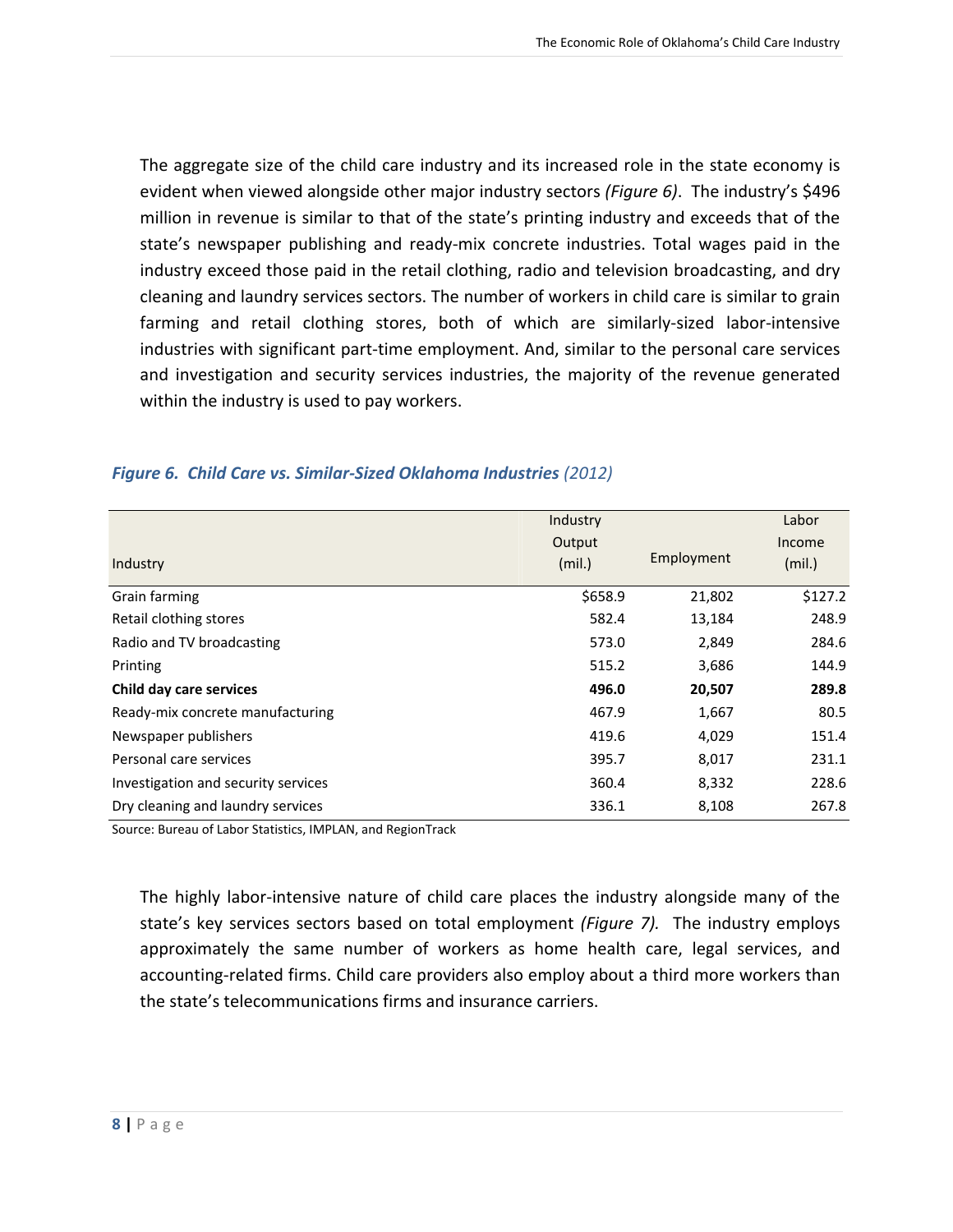| Industry                                                      | Employment |
|---------------------------------------------------------------|------------|
| Truck transportation                                          | 29,404     |
| Civic, social, and professional organizations                 | 24,776     |
| Home health care services                                     | 21,947     |
| Child day care services                                       | 20,507     |
| Legal services                                                | 19,928     |
| Accounting, tax preparation., bookkeeping, & payroll services | 19,319     |
| Architectural, engineering, and related services              | 18,874     |
| Telecommunications                                            | 15,150     |
| Insurance carriers                                            | 14,540     |

#### *Figure 7. Employment in Oklahoma Services Industries (2012)*

Source: Bureau of Labor Statistics, IMPLAN, and RegionTrack

#### **Spillover Economic Impacts**

The direct economic activity in the child care industry in turn generates substantial economic spillover activity statewide. Economic models<sup>12</sup> can provide estimates of the share of economic activity in a regional economy that originates from a given industry sector such as child care. These models reflect the interrelationships among the various sectors of the economy and can provide useful estimates of the amount of spillover economic activity generated.

In describing the spillover impacts from child care, the revenue, employment, and earnings generated within the child care sector are deemed "direct" impacts. These direct impacts in turn generate additional economic activity referred to as "indirect" and "induced" spillover, or multiplier, effects. $^{13}$ 

Based on model estimates, the \$496 million in direct economic activity in the state's child care facilities in 2012 in turn supported an additional \$367 million in spillover economic output at other Oklahoma firms. This added output further supported an estimated 3,900 existing jobs and \$133 million in labor income<sup>14</sup> paid to workers in other industries across the state *(Figure 8)*.

*Estimates suggest that economic activity within the child care sector indirectly supports \$367 million in other state economic output and 3,900 additional jobs with earnings of \$133 million annually*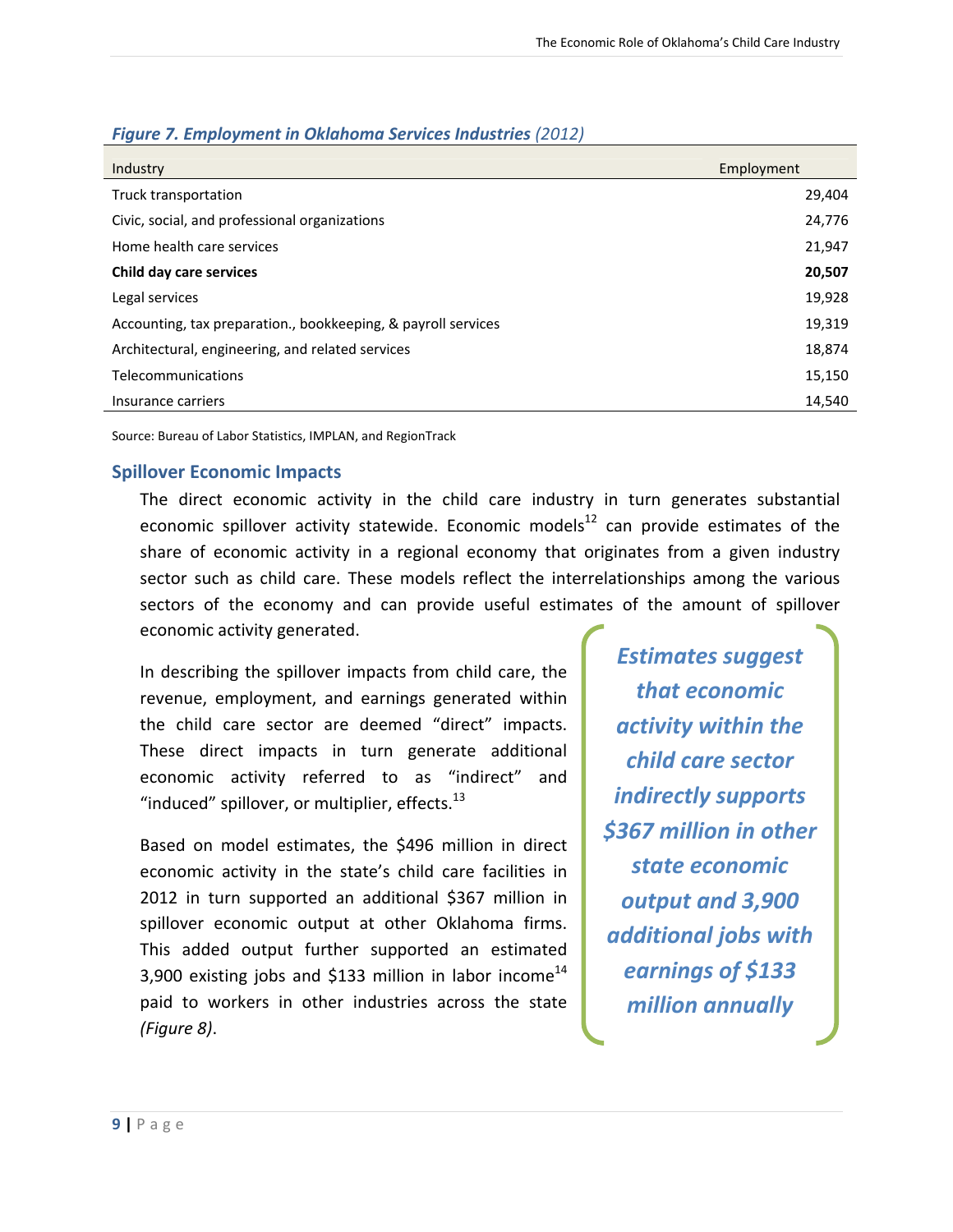|                        |                | Indirect/Induced          |               |
|------------------------|----------------|---------------------------|---------------|
| Impact                 | Direct Effects | <b>Multiplier Effects</b> | Total Impacts |
| Output (Gross Revenue) | \$496.0 mil.   | \$367.0 mil.              | \$863.0 mil.  |
| Employment (FTE jobs)  | 17,631         | 3,879                     | 21,510        |
| Labor Income           | \$289.8 mil.   | \$133.3 mil.              | \$423.1 mil.  |

#### *Figure 8. Child Care Industry Multiplier Effects (2012)*

Source: IMPLAN and RegionTrack



Other spillover impacts from the child care sector include an estimated \$23.2 million in annual tax payments to state and local government *(Figure 9)*. The primary tax streams are state and local sales tax and state personal income tax.<sup>15</sup> The largest source is direct tax payments by the state's child care facility operators and workers who earned an estimated \$290 million in direct labor income in 2012. These workers paid an estimated \$15.9 million in direct tax, including \$10.1 million in sales tax and \$5.8 million in state income tax. On average, state child care workers paid approximately 5.5 percent of their direct earnings in sales and income tax. Additional estimated tax revenue totaling \$7.3 million annually is generated as a result of the spillover effects on other state industries.

#### *Figure 9. Estimated Tax Revenue From Child Care Industry Activity (2012)*

|                              |                 | Taxes                        |                       |                        |              |
|------------------------------|-----------------|------------------------------|-----------------------|------------------------|--------------|
| Multiplier Effect (millions) | Labor<br>Income | <b>State</b><br><b>Sales</b> | Local<br><b>Sales</b> | <b>State</b><br>Income | Total<br>Tax |
| Direct                       | \$289.8         | \$5.87                       | \$4.24                | \$5.80                 | \$15.90      |
| Indirect & Induced           | 133.3           | 2.70                         | 1.95                  | 2.67                   | 7.32         |
| Total                        | \$423.1         | \$8.57                       | \$6.19                | \$8.47                 | \$23.22      |

Source: RegionTrack, IMPLAN, and Oklahoma Office of State Finance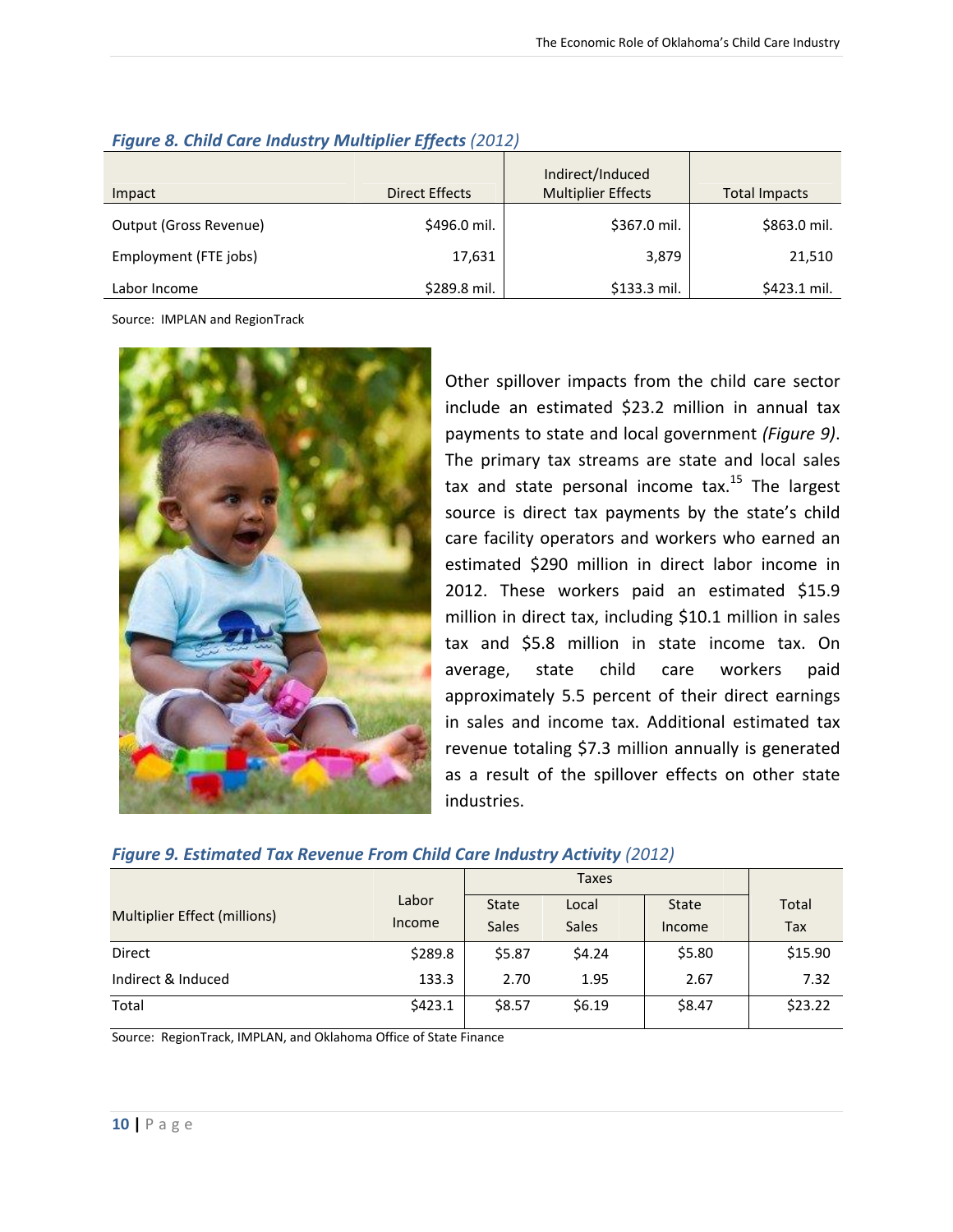## **Child Care and State Economic Development**

The economic role of child care extends beyond the direct operations of the industry and the resulting spillover impacts generated. The availability of child care is now closely intertwined with the state's efforts to enhance early childhood development and maintain the quality and stability of the state's labor force. Meeting the state's ongoing demand for workers in coming years remains a concern given troubling demographic trends and demands for an increasingly skilled workforce.

#### **Raising the Quality of Care in Oklahoma**

Demand for increased quality of care continues to drive the makeup of services provided by the state's child care industry. Research has long pointed to a strong link between the quality of child care, both formal and informal, and early childhood development.<sup>16</sup> The

increased usage of formal child care services in Oklahoma the past two decades only underscores the need for increased focus on the quality of care.

The State of Oklahoma has long taken an active stance toward improving the quality of child care. A number of quality enhancement initiatives currently underway include efforts to improve training and certification of workers, provide access to professional consulting services, enhance child safety, provide better information flow, and increase compensation of child care workers. Among these efforts:

*The child care system in Oklahoma continues to undergo enhanced quality initiatives and receive national recognition*

- The Oklahoma Child Care Resource & Referral Association is a network of eight regional agencies formed to assist child care providers in their efforts to offer age-appropriate learning experiences in healthy, safe environments through training, technical assistance and consultation, as well as help parents find quality care that meets their needs.
- The Oklahoma Department of Human Services recently formed a group of Consultation and Technical Support Specialists (CATSS) to aid One‐Star Plus and higher rated child care facilities to improve the quality of care through onsite consultation and technical support.
- The REWARD Oklahoma program provides education-based salary supplements to teachers, directors, and child care practitioners working with young children in child care settings.
- The Oklahoma Early Learning Guidelines for Three through Five Year Olds and The Oklahoma Early Learning Guidelines for Infants, Toddlers and Twos were adopted in 2007 and 2010, respectively. These initiatives provide guidance to teachers concerning the knowledge and skills children need in order to experience success.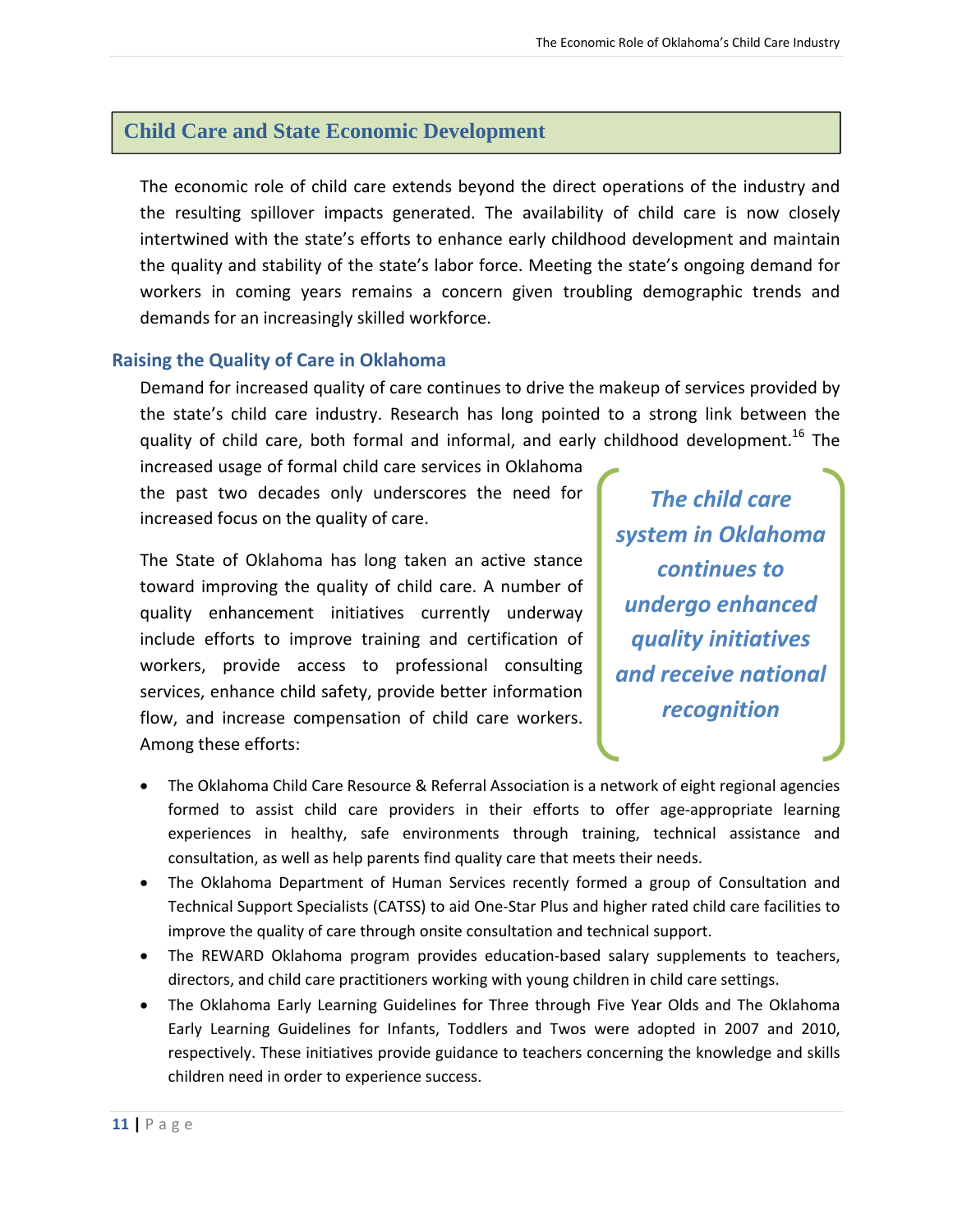- The Oklahoma Registry measures and recognizes through certification the professional development of individuals working in the early care and education field.
- Scholars for Excellence in Child Care awards scholarships to child care professionals to pursue coursework and certification in the areas of child development and early childhood education.
- The Child Care Mental Health Consultation program provides mental health professionals as consultants to licensed child care centers and homes.
- Oklahoma Core Competencies for Early Childhood Practitioners were adopted in 2009 to define best practices and standards for those who work with children in early care and education settings and programs.
- The Child Care Restricted Registry was established in 2010 to identify prospective child care workers who had a specified criminal history, confirmed child abuse or neglect history, or child care licensing history of revocation or denials of a child care license.

Oklahoma has received considerable national attention for its efforts to improve the quality of care at its licensed child care facilities. The National Association of Child Care Resource and Referral Agencies (NACCRRA) recently recognized Oklahoma as the top ranked state for child care center licensing and oversight in 2011.<sup>17</sup> The state was similarly ranked first by NACCRRA in their review of family child care home program requirements and oversight in  $2012.<sup>18</sup>$ 

#### **Economic Growth and Subsidized Child Care**

The link between child care availability and the state's workforce also has implications for overall state economic growth. Economic research generally confirms that child care subsidies increase the likelihood that low‐income workers will choose to enter the labor

force. While subsidies bring new entrants into the workforce, concern remains that the cost of subsidies may offset any potential net economic gain to the state economy and that subsidies merely redistribute income at the expense of overall economic growth.

Recent research<sup>19</sup> on Oklahoma's child care system examines this question of the broad economic impact the current child care subsidy system has on state economic growth. Using a custom model<sup>20</sup> of the state economy, the results indicate that subsidies do in fact work to encourage low‐income parents to use child care benefits as a means for entering the labor force. Many low‐skilled workers will opt to participate in the labor force if assistance is available to offset the financial hurdle of child care costs.

*Research indicates that child care subsidies can produce net economic benefit to the state economy even after the cost of subsidies is considered*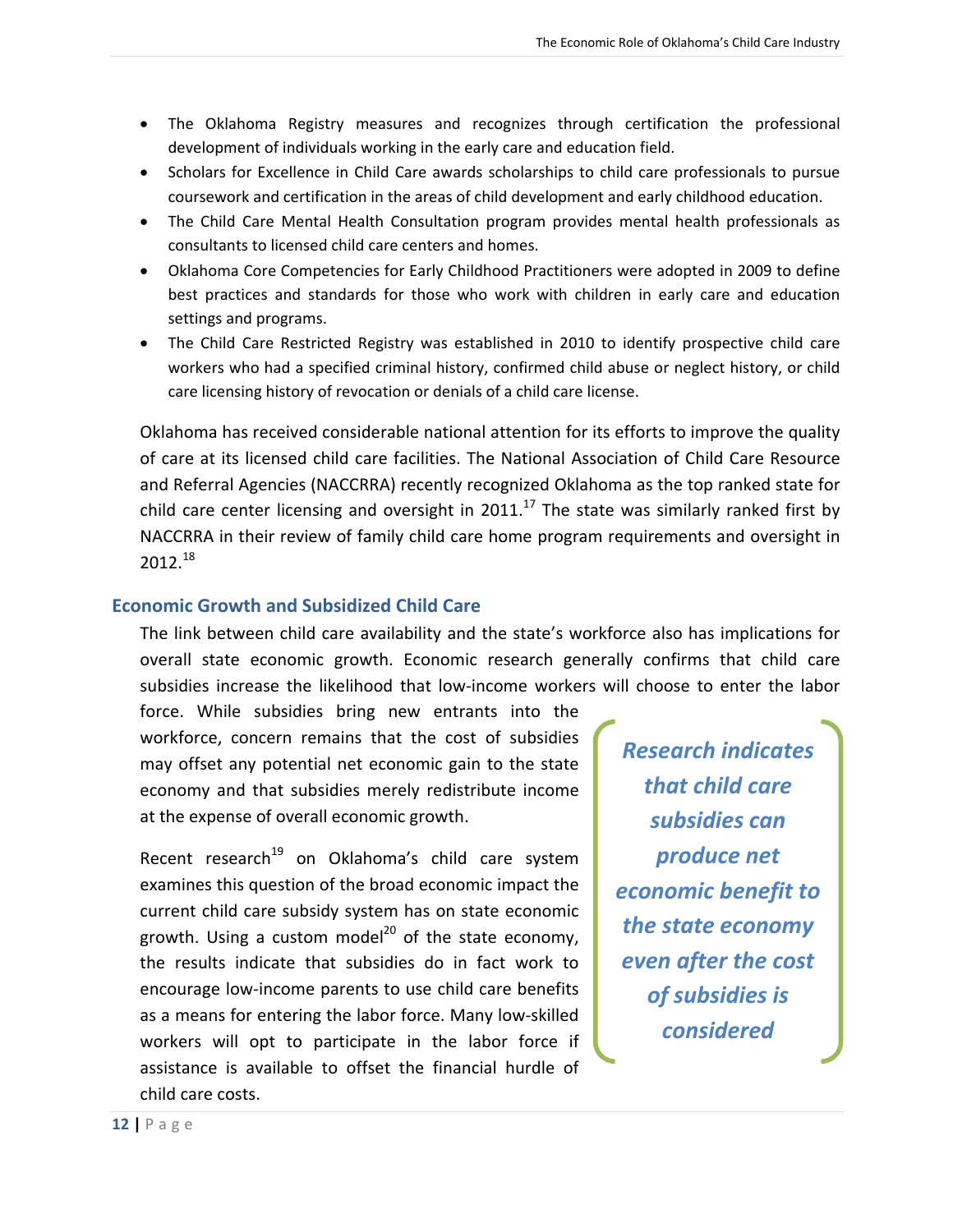The results also suggest that subsidies can provide net economic benefits to the Oklahoma economy even after accounting for the cost of subsidies. The key question is how the subsidies are funded. When new taxes are levied to pay for child care subsidies, the cost slightly more than offsets the overall increase in economic activity. However, when funding for subsidies is shifted from other forms of government spending, subsidies for working parents produce small net benefits to state economic growth. This suggests that subsidization of parents to enter the labor force produces more net economic activity, on average, than many alternative uses of state spending.

In general, the results from the study suggest that is possible to raise the income of the least-skilled and most disadvantaged workers in Oklahoma by subsidizing child care without imposing burdensome drag on overall state economic activity. Working parents, often the least skilled, can become more financially independent by engaging in productive work and not imposing economic burden on the broader state economy. Hence, maintaining access to quality, affordable child care has the potential to serve as a viable economic development policy channel going forward.

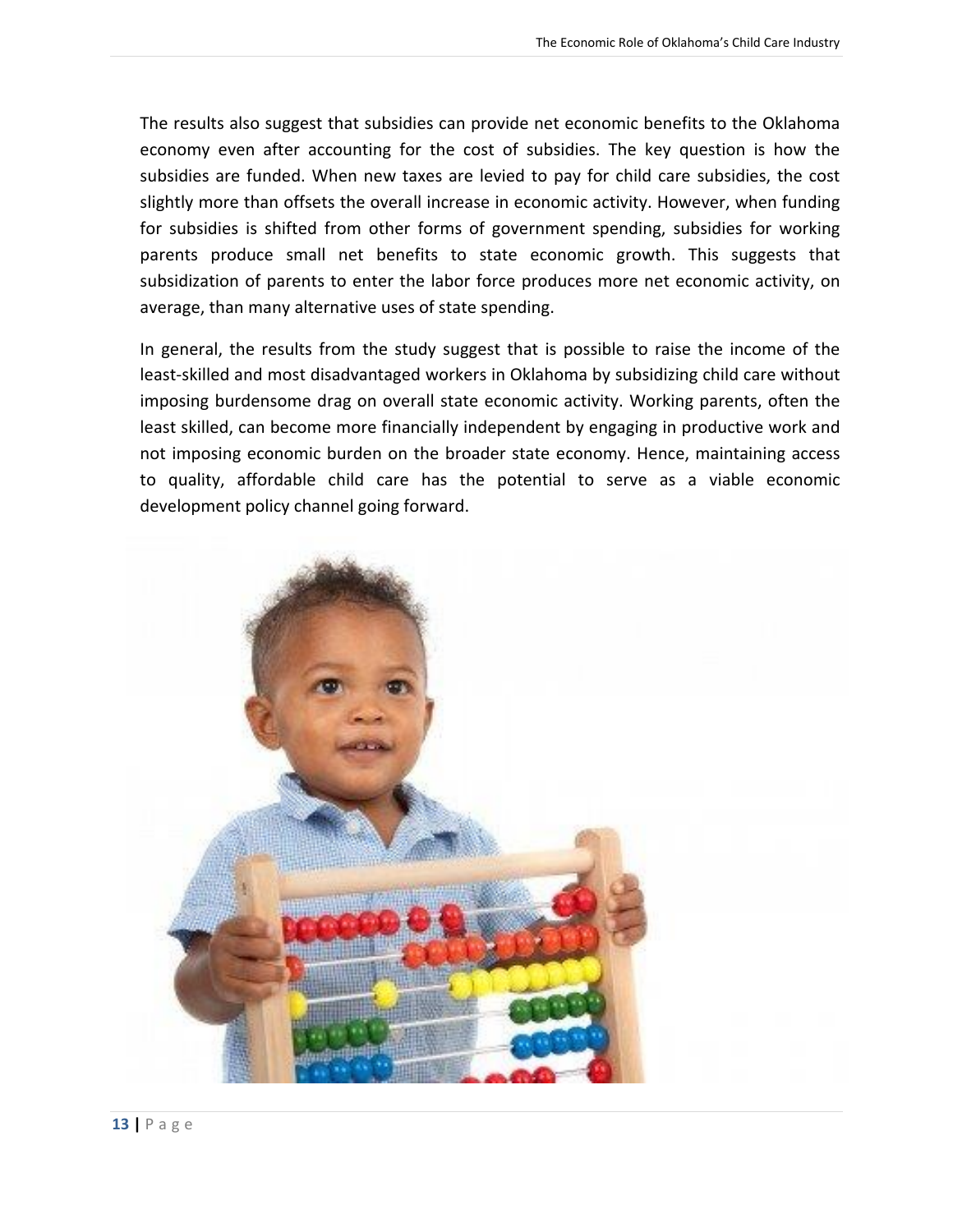#### **Endnotes**

http://economy.okstate.edu/caer/files/okchildcareimpact2003.pdf<br> $3$  The profile of the child care industry and subsequent economic impact estimates are based on fiscal year 2012 data ended June 2012.<br><sup>4</sup> The decision by a parent to enter the work force does not necessarily imply the use of paid, organized child care

services. Many parents instead choose to share parental care duties with the other parent, use paid or unpaid relative care, or use other informal care arrangements.<br><sup>5</sup> The number of children in care is determined using a database on child care facilities maintained by OCCRRA.

Available data items include licensed capacity, desired capacity, and vacant slots based on the desired capacity for each facility. The number of children enrolled is determined using the share of utilized licensed slots estimated at the facility level. In the sample, approximately 86.0 percent of licensed slots at child care centers, and 79.5 percent of licensed slots at family care homes, were utilized in December 2012. These estimated shares are used along with the total number of licensed slots in June 2012 as reported by OKDHS to estimate total enrollment by facility type.

 $67$ here are an estimated 598,504 children in Oklahoma ages 0-12 with either two working parents or a single parent who works. Source: Oklahoma State Data Center, Policy, Research, and Economic Analysis Division, Oklahoma Department of Commerce.<br><sup>7</sup> In Oklahoma's Star system, One‐Star facilities meet the state's basic licensing criteria; One‐Star Plus facilities are

making progress toward Two‐Star certification; Two‐Star facilities have either attained national accreditation or meet additional qualifications including an enhanced learning environment, increased parental involvement, and ongoing program assessment; Three‐Star providers are nationally accredited or in compliance with Head Start performance standards and meet additional quality criteria.<br><sup>8</sup> These grants are primarily from the Child Care and Development Fund (CCDF) and Temporary Assistance for

Needy Families (TANF) programs. Federal grants and other direct child care-related funding received by the state

totaled \$132.1 million in FY2012 based on OKDHS reports.<br><sup>9</sup> The federal Child and Dependent Care Credit provides for a tax credit of up to 35 percent of the cost of care for a qualifying child or disabled adult.

qualitying child or disabilities and the child of the number of children in care by estimates of the revenue  $10$ <br>Revenue estimates are formed by multiplying the number of children in care by estimates of the revenue collected per child. Separate estimates of revenue per child are computed for both child care centers and family care homes by Star Rating using survey data collected by the Oklahoma Department of Human Services.<br><sup>11</sup> A small percentage of licensed child care facilities (2 percent of child care centers and 4.5 percent of family care

homes) will not be in active operation at any given time. Non-operating facilities are excluded in estimating the direct and spillover economic impact estimates per facility.<br><sup>12</sup> A multi-sector IMPLAN input-output model of the Oklahoma economy is used to estimate the underlying

linkages between the child care industry and the state economy. Caution must be exercised when using inputoutput multipliers to estimate the total economic activity 'supported' by an existing industry or firm. Input‐output multipliers are intended to predict the change in economic activity that results from an incremental change in the current state of a regional economy. More specifically, the estimates we provide for the child care industry reflect input-output model predictions of the incremental impact that would result if the \$496 million in industry revenue in the existing child care industry was introduced to the state economy. The actual realized impact is determined by the overall adjustment process that would take place in each locale as child care industry expands.

 $1$  For this report, the child care industry is defined as those formal child care centers and family care homes licensed and monitored by the State of Oklahoma. State law mandates that anyone who provides child care on a regular basis be licensed by the Oklahoma Department of Human Services. Care by family members and other forms of informal care are not regulated and are excluded from the report.<br>
<sup>2</sup> This report serves as a follow-up to an initial study of the Oklahoma child care industry released in 2004. See:

Snead, Mark C. *The Economic Impact of Oklahoma's Child Care Industry*. Jan. 2004. Oklahoma State University, Center for Applied Economic Research. Available online at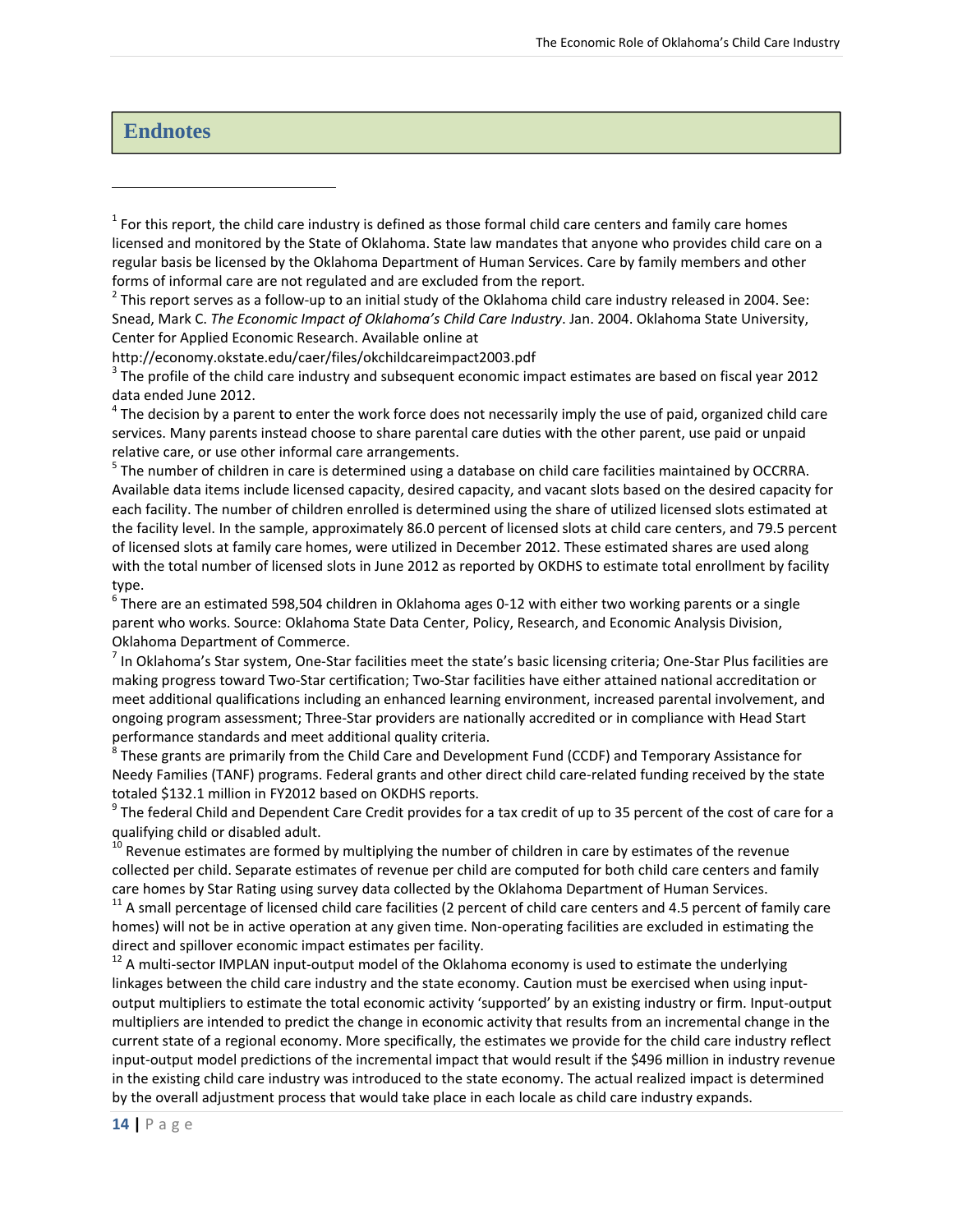<sup>13</sup> The indirect effect is the statewide inter-industry economic activity resulting from purchases by the state's child care facilities, while the induced effect reflects the economic activity resulting from new household spending out of employee earnings received as part of the direct and indirect effects. For convenience, the spillover impacts are typically summarized using economic impact multipliers. The multipliers quantify the amount of spillover activity resulting from each dollar of activity in the state child care sector. The indirect and induced effects are derived using the Type I multipliers [(direct + indirect)/direct] and Type II multipliers [(direct + indirect + induced)/direct] below:

<u> 1989 - Johann Stoff, amerikansk politiker (d. 1989)</u>

| <b>Oklahoma Child Care Services Economic Impact Multipliers</b>                                              |      |      |      |      |      |  |  |
|--------------------------------------------------------------------------------------------------------------|------|------|------|------|------|--|--|
| Indirect<br>Induced<br>Direct<br>Type II<br>Type I<br>Effect<br>Multiplier<br>Multiplier<br>Effect<br>Effect |      |      |      |      |      |  |  |
| Output                                                                                                       | 1.00 | 0.31 | 0.43 | 1.31 | 1.74 |  |  |
| Employment                                                                                                   | 1.00 | 0.10 | 0.12 | 1.10 | 1.22 |  |  |
| Labor Income                                                                                                 | 1.00 | 0.19 | 0.27 | 1.19 | 1.46 |  |  |

Source: IMPLAN

More generally, the output multipliers provide an estimate of the amount of output generated statewide per dollar of new output generated in the child care industry. Employment multipliers provide an estimate of the number of jobs generated statewide per new job added in the child care industry. Labor income multipliers provide an estimate of the amount of new labor income generated statewide per new dollar of labor income

added in the child care industry.<br><sup>14</sup> The earnings multipliers are based on labor income rather than a narrower measure of income such as employee compensation because the child care industry has a large number of self‐employed workers. Labor income better reflects the impact of the combined earnings of both wage and salary and self-employed workers.<br><sup>15</sup> Direct personal income tax estimates assume a 2.0 percent average personal income tax rate for child care

workers. Direct sales tax estimates assume that 45 percent of labor earnings are subject to state and local sales tax

within Oklahoma at an average tax rate of 7.75 percent.<br><sup>16</sup> For a comprehensive study of the effects of the quality of early childhood care on child development, see: *NICHD Study of Early Child Care and Youth Development*. National Institute of Child Health and Human Development.

Available online at http://www.nichd.nih.gov/research/supported/Pages/seccyd.aspx. <sup>17</sup> See "*We Can Do Better*." Mar. 2011. NACCRRA. The Department of Defense was the only entity to receive <sup>a</sup> ranking higher than Oklahoma. Available online at:

http://www.naccrra.org/sites/default/files/default\_site\_pages/2011/wcdb\_sum\_chpts1‐5.pdf <sup>18</sup> See "*Leaving Children to Chance*." Mar. 2012. NACCRRA.

http://www.naccrra.org/sites/default/files/default\_site\_pages/2012/lcc\_report\_full\_april2012.pdf<br><sup>19</sup> See: Rickman, Dan S. and Mark C. Snead. "A Regional Comparative Static CGE Analysis of Subsidized Child Care." Growth and Change. Mar. 2007. Vol. 38, No. 1, pp. 111-139.<br><sup>20</sup> The study uses a custom Computable General Equilibrium (CGE) model of the state of Oklahoma to evaluate the

distributional economic impacts of child care subsidies for low‐skilled, low‐wage workers.